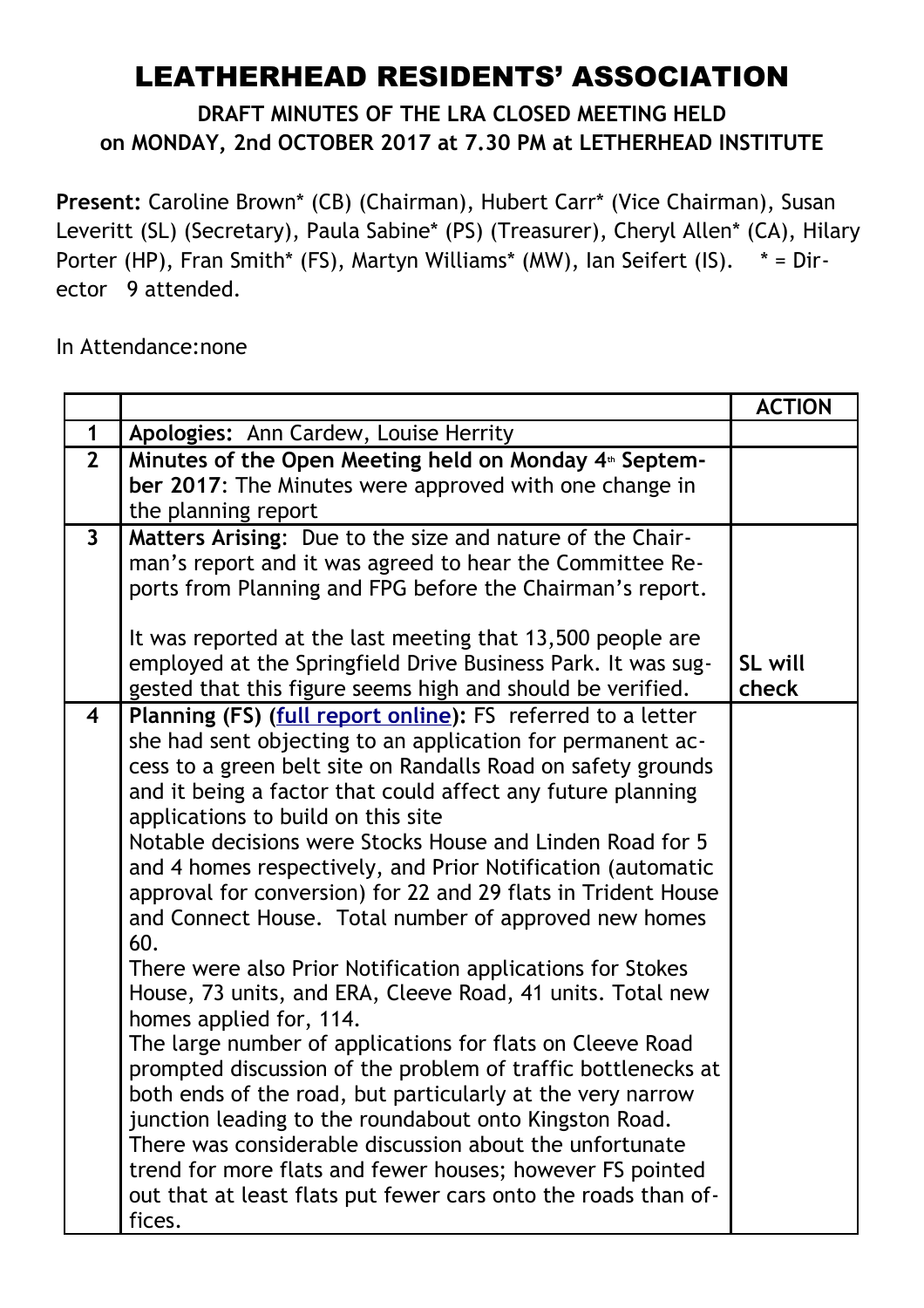| 5 | Forward Planning Group (MW) (full reports online): MW           |          |
|---|-----------------------------------------------------------------|----------|
|   | reported on the meeting at MVDC which he and FS had at-         |          |
|   | tended, where MVDCs consultants explained how they had          |          |
|   | calculated the Councils housing requirement for the new         |          |
|   | Local Plan. However they cautioned that since they pro-         |          |
|   |                                                                 |          |
|   | duced their first report the Government have produced a         |          |
|   | consultation paper, which if adopted, could lead to a fur-      |          |
|   | ther substantial increase in required numbers. The consulta-    |          |
|   | tion document does advocate the preparation of a "con-          |          |
|   | straint ratio" without saying what its use will be. If it is to |          |
|   | be used to mitigate this further increase, then it might as-    |          |
|   | sist Mole Valley as its constraint ratio is quite high.         |          |
|   | The second report was FPG's normal activities. Of positive      |          |
|   | interest was the possibility of MVDC offering an initial 30     |          |
|   | minutes free parking with new ticketing machines being in-      |          |
|   | stalled. Also work is due to start in February in the swan      |          |
|   | Centre on new lifts, toilets and four small retail units, to-   |          |
|   | gether with improvements to the car park.                       |          |
|   |                                                                 |          |
|   | CB mentioned that it is rumoured that MVDC are considering      |          |
|   | the possibility of a cinema above the Swan Centre. This         |          |
|   | could have a very negative impact on the Theatre.               |          |
| 6 | <b>Chairman's Report:</b>                                       |          |
|   | The Chairman reported updates on current MVDC issues. 1.        |          |
|   | the Surrey CC Emergency Management team are now fully in        |          |
|   | place; 2. Flood Action Group, which CA attends has now got      |          |
|   | official recognition; 3. The results of the Survey on Future    |          |
|   | MV: people were adamant that recreation land should not         |          |
|   | be used for building, but were equally keen on some build-      |          |
|   | ings being used for both homes and commercial purposes.         |          |
|   | Most were also happy that current buildings designated for      |          |
|   | employment should be converted into flats. 4. The Epsom         | Check on |
|   | Et St Helier NHS CEO, Daniel Elkeles, spoke at the recent       | software |
|   | RAs meeting about his hope for a new "Acute Medicine" fa-       | packages |
|   | cility to be built at one of Epsom, St Helier or Sutton Hos-    |          |
|   | pitals. Also land around each site might be sold to help        |          |
|   |                                                                 |          |
|   | finance modernisation of the existing buildings. CB re-         |          |
|   | minded all of the public meeting on 6/10/17 when Mr             |          |
|   | Elkeles will repeat his presentation 5. The proposal to put     |          |
|   | Fire and Iron's "Star" paving slabs in front of the Theatre     |          |
|   | entrance is being explored. There is some enthusiasm but        |          |
|   | also some legal constraints. 6. The newsletter is proving       |          |
|   | rather difficult as CA requires a "Publisher" software pack-    |          |
|   | age in order to produce the quarterly newsletter as John        |          |
|   | Wilson retires from that role. She also made a request for      |          |
|   | more articles. 7. Leach Grove Wood's fate is to be decided      |          |